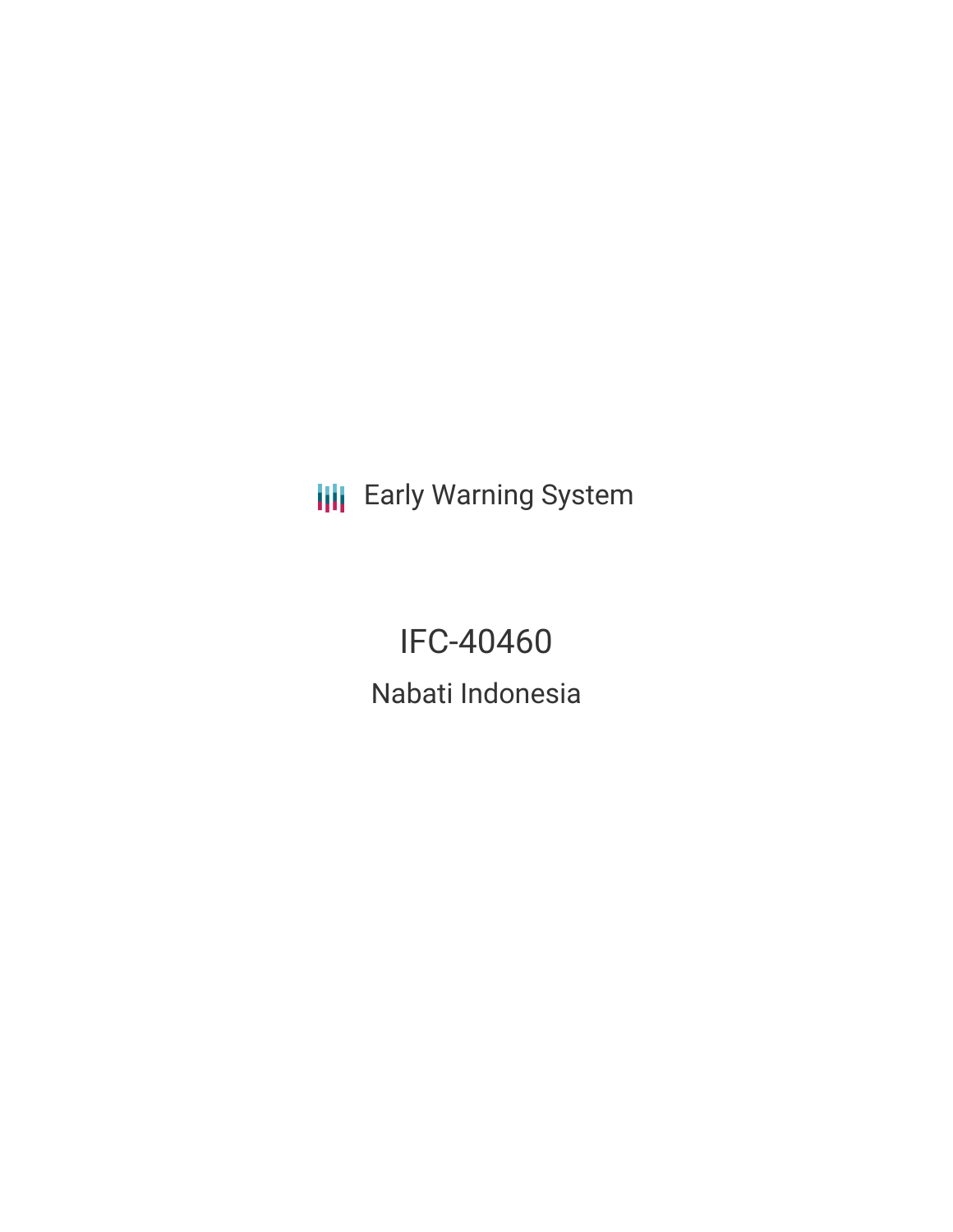### **Quick Facts**

| <b>Countries</b>               | Indonesia                               |
|--------------------------------|-----------------------------------------|
| <b>Specific Location</b>       | Majalengka, West Java                   |
| <b>Financial Institutions</b>  | International Finance Corporation (IFC) |
| <b>Status</b>                  | Approved                                |
| <b>Bank Risk Rating</b>        | B                                       |
| <b>Voting Date</b>             | 2018-03-22                              |
| <b>Borrower</b>                | KALDU SARI NABATI INDONESIA, PT         |
| <b>Sectors</b>                 | Agriculture and Forestry                |
| <b>Investment Type(s)</b>      | Loan                                    |
| <b>Investment Amount (USD)</b> | $$44.00$ million                        |
| <b>Loan Amount (USD)</b>       | \$44.00 million                         |
| <b>Project Cost (USD)</b>      | \$133.00 million                        |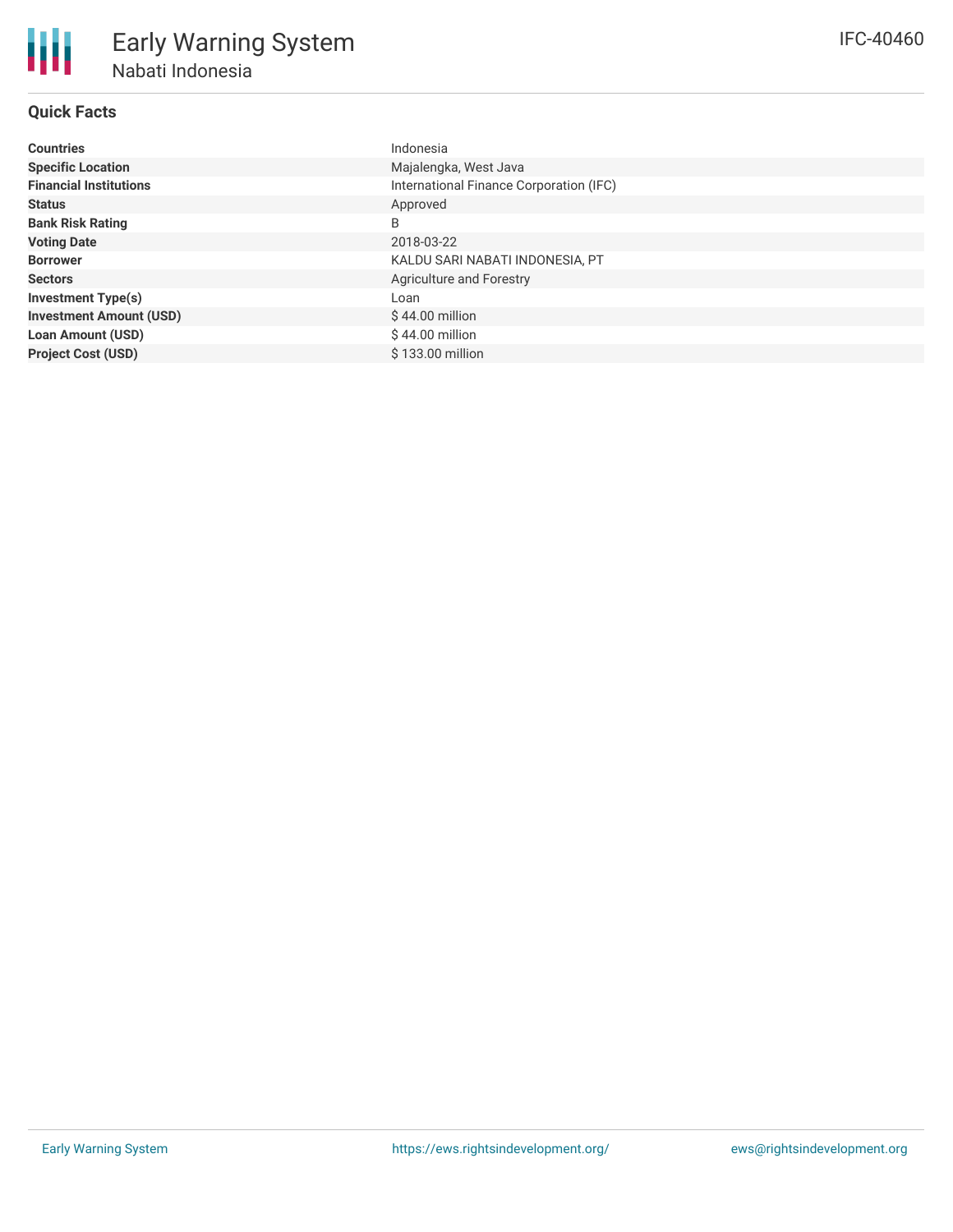## **Project Description**

According to the bank website, the project will support the expansion of its wafers, biscuits and snacks factory in Majalengka. The Project is expected to cost US\$133 million of which US\$33 million is from internally generated cash.

Project-level impacts are expected through employment creation both during the construction and operation phases as well as through economic activities along the value chain, especially at the downstream end with Nabati's extensive sales force and distributors. It will also increase tax revenues in Majalengka, a frontier region in Indonesia where the minimum salary is US\$150 per month vs. US\$ 200 in the closest largest city or US\$ 250 in Jakarta. The Project will also improve incomes of the SMEs which supply materials to Nabati. The Project is also expected to contribute to food security for bottom of the pyramid consumers. The new facilities to be funded by IFC will produce low market pricing products which are fortified with vitamins A, B1, B2, B6 and B12 (currently ~80% of Nabati's products are fortified).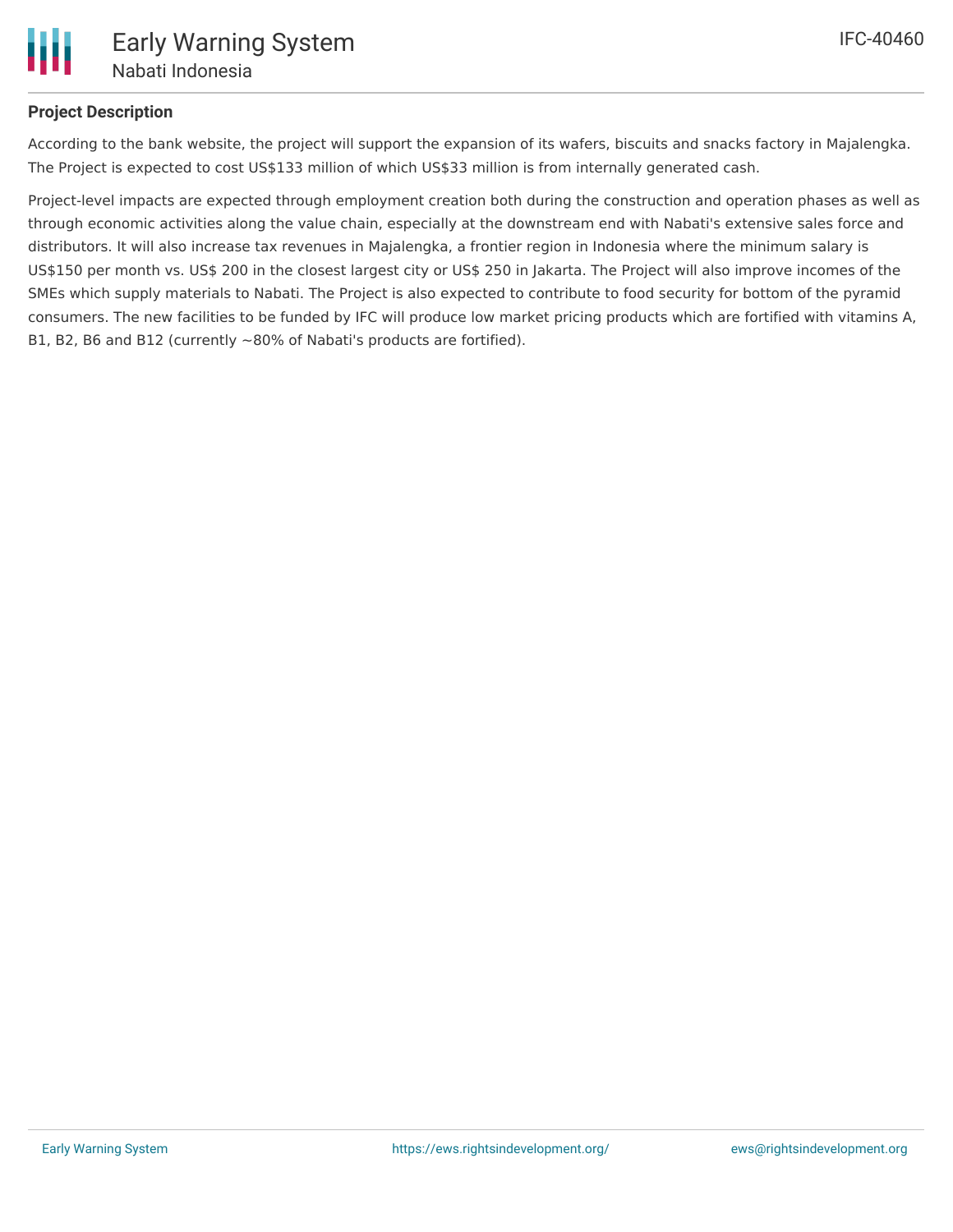#### **Investment Description**

• International Finance Corporation (IFC)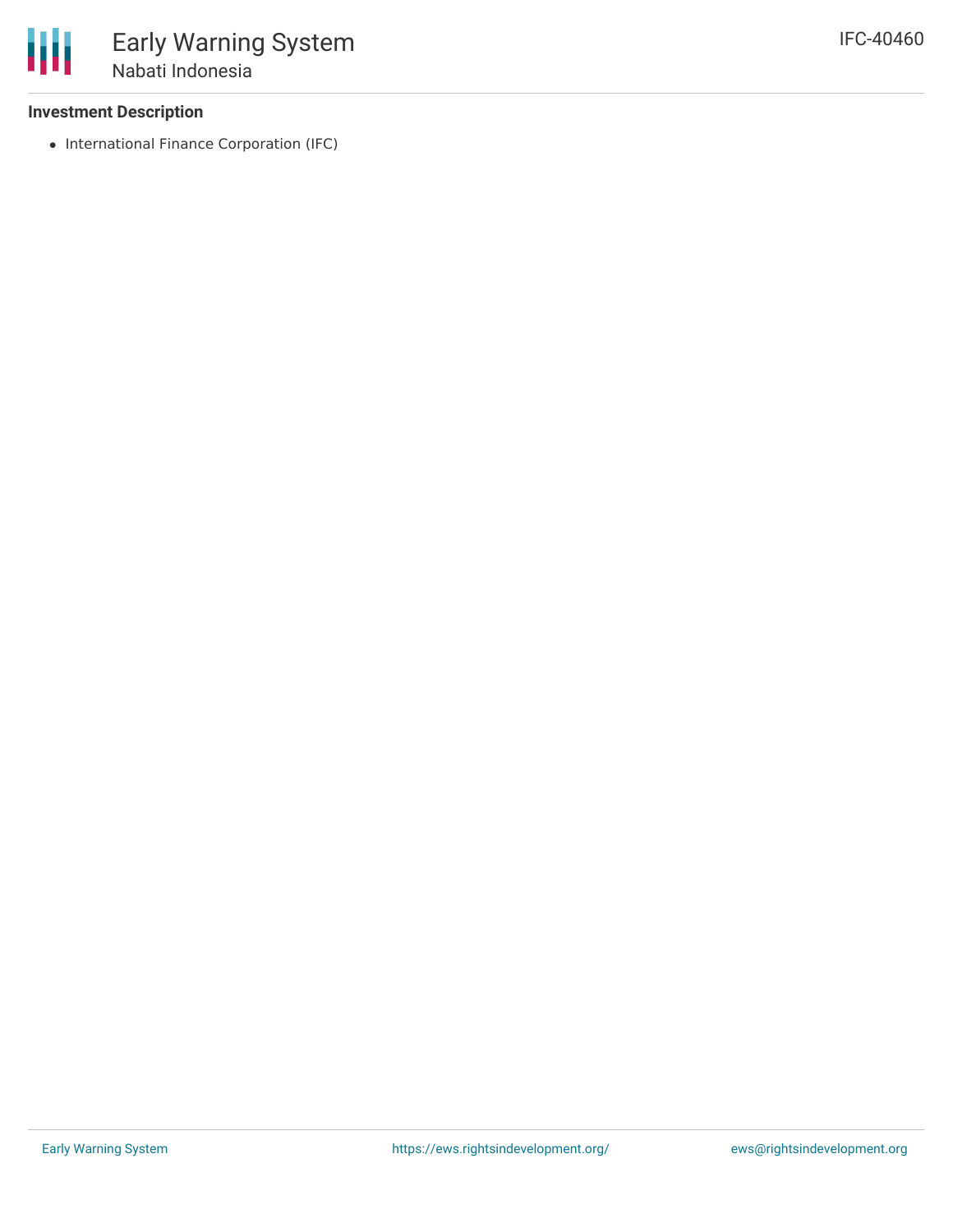

#### **Private Actors Description**

Nabati was founded in 1985 by Mr Krisdianto Lesmana and his wife, Mrs Ida Surjati Djaja Mukti (the "Founders"). The Company is part of the Nabati Group which consists of several lines of business: (i) Food manufacturing; (ii)Quick service restaurants; (iii) Domestic sales and distribution; (iv) International sales and distribution; (v) Property and building management services. The Founders in 2005 passed the leadership baton to their eldest son, Mr Erwin Lesmana. Their other sons, Mr Ernest and Ericksanders Lesmana, and daughter, Mrs Elisa Lesmana, are also holding key management positions. Nabati is wholly owned by the Founders' family.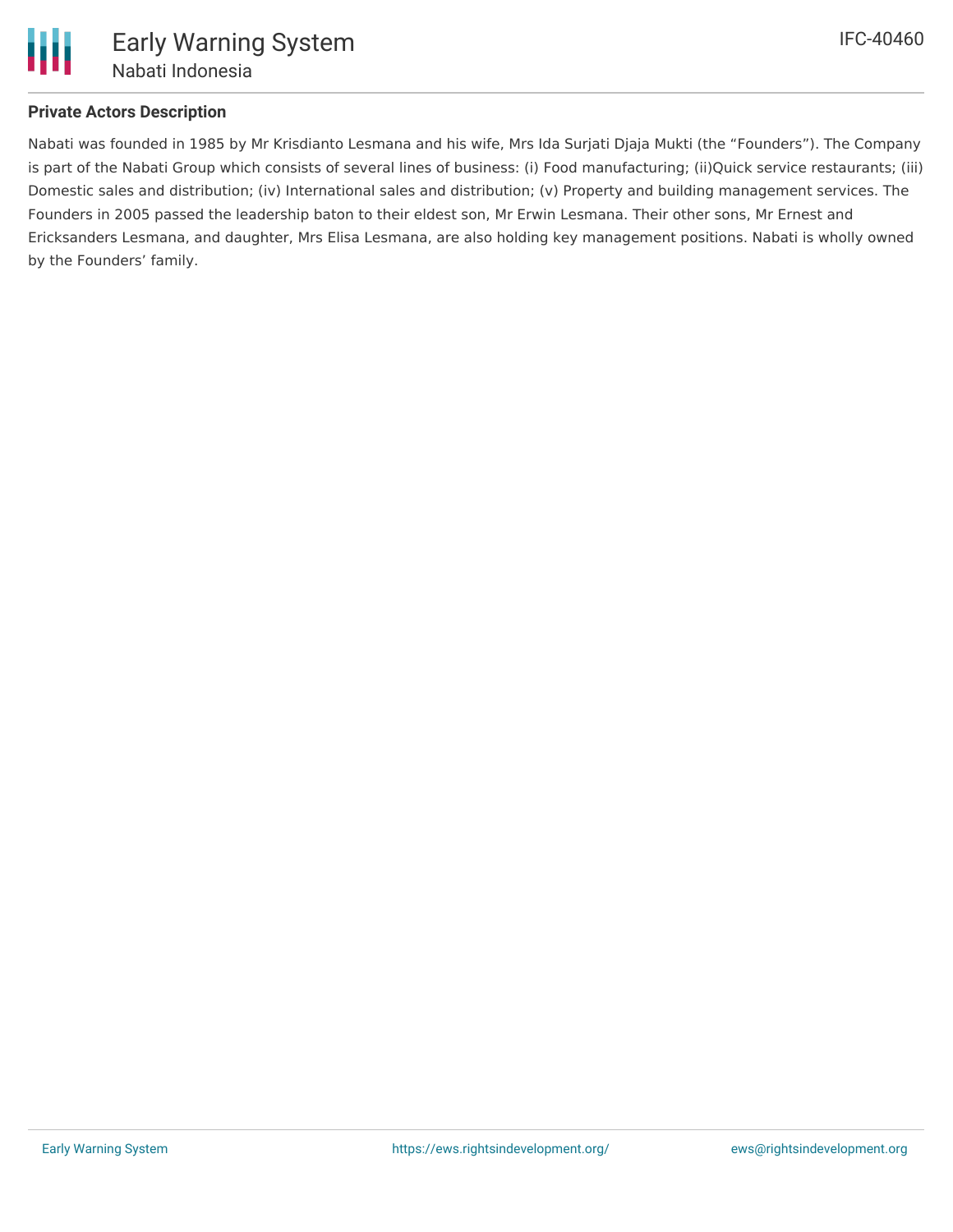

# Early Warning System Nabati Indonesia

| <b>IFC-40460</b> |  |
|------------------|--|
|------------------|--|

| <b>Private Actor 1</b> | <b>Private Actor</b><br>' Role | <b>Private Actor</b><br><b>Sector</b> | <b>Relation</b> | <b>Private Actor 2</b>                  | <b>Private Actor</b><br>2 Role | <b>Private Actor</b><br>2 Sector |
|------------------------|--------------------------------|---------------------------------------|-----------------|-----------------------------------------|--------------------------------|----------------------------------|
|                        | $\overline{\phantom{0}}$       | $\overline{\phantom{0}}$              | $\sim$          | PT Kaldu Sari Nabati Indonesia - Nabati | Client                         | $\overline{\phantom{a}}$         |